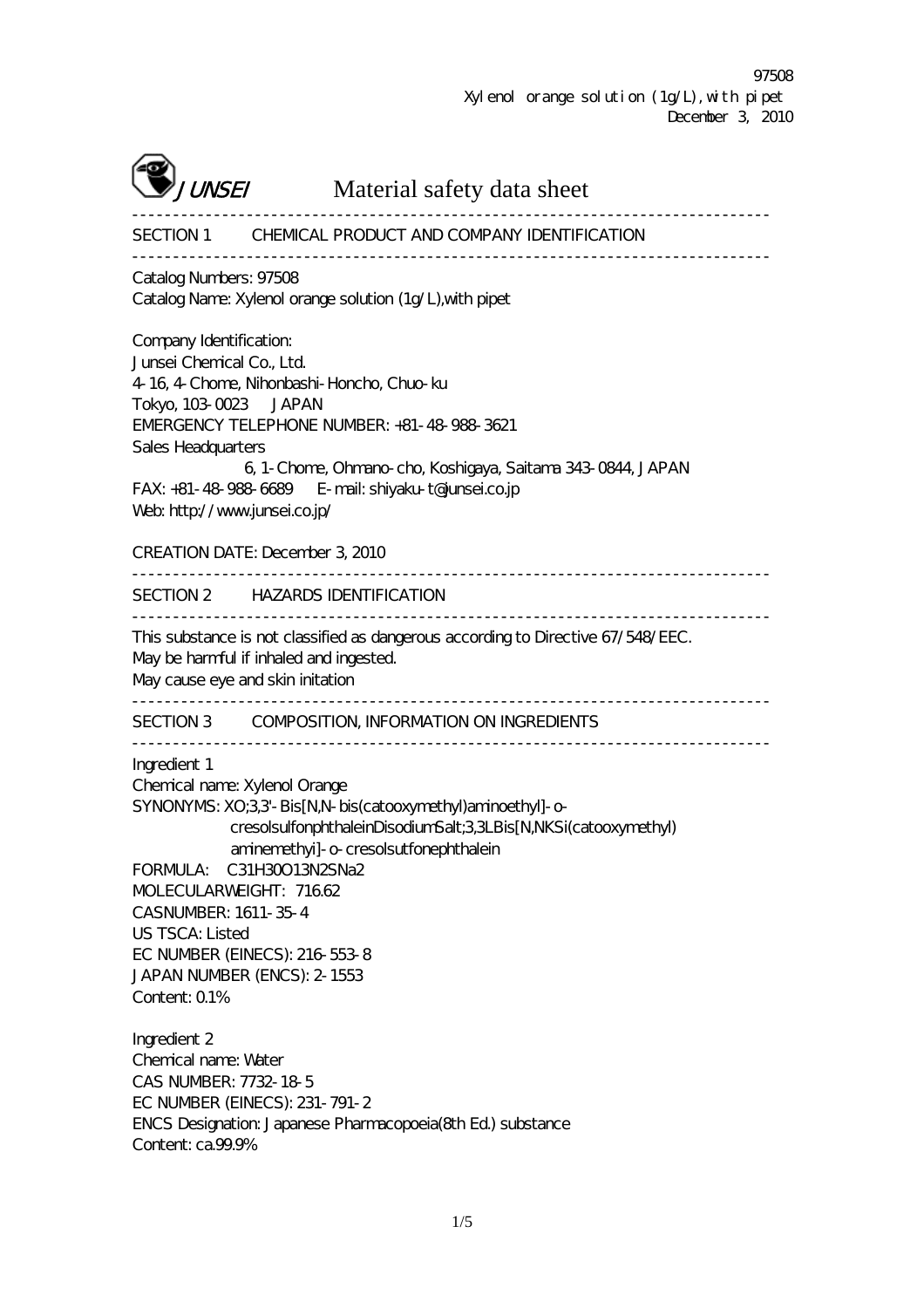December 3, 2010

|                       | SECTION 4 FIRST AID MEASURES                                                                                                   |
|-----------------------|--------------------------------------------------------------------------------------------------------------------------------|
| <b>General Advice</b> |                                                                                                                                |
|                       | Wash off immediately with soap and plenty of water. In the case of respirable dust and/or                                      |
|                       | fumes, use self-contained breathing apparatus and dust impervious protective suit. Use                                         |
|                       | personal protective equipment.                                                                                                 |
| Eyes:                 |                                                                                                                                |
| Skin:                 | Flush eyes with plenty of water for at least 15 minutes, occasionally lifting the upper<br>and lower eyelids. Get medical aid. |
|                       | Get medical aid immediately. Immediately flush skin with plenty of soap and water for                                          |
|                       | at least 15 minutes while removing contaminated clothing and shoes.                                                            |
| Ingestion:            |                                                                                                                                |
|                       | Do not induce vomiting Obtain medical attention.                                                                               |
| Inhalation:           |                                                                                                                                |
|                       | Get medical aid immediately. Remove from exposure to fresh air immediately.                                                    |
|                       | If not breathing give artificial respiration. If breathing is difficult, give oxygen.                                          |
|                       | Notes to Physician:                                                                                                            |
|                       |                                                                                                                                |
|                       | SECTION 5 FIRE FIGHTING MEASURES                                                                                               |
|                       | General Information:                                                                                                           |
|                       | As in any fire, wear a self-contained breathing apparatus in pressure-demand,                                                  |
|                       | MSHA/NIOSH (approved or equivalent), and full protective gear. Will burn if                                                    |
|                       | involved in a fire. Combustible Liquid.                                                                                        |
|                       | <b>Extinguishing Media:</b>                                                                                                    |
|                       | Use water spray to cool fire-exposed containers. Use foam, dry chemical, or carbon                                             |
|                       | dioxide.                                                                                                                       |
|                       |                                                                                                                                |
|                       | SECTION 6 ACCIDENTAL RELEASE MEASURES                                                                                          |
|                       | General Information: Use proper personal protective equipment as indicated                                                     |
|                       | in Section 8                                                                                                                   |
|                       | Spills/Leaks:                                                                                                                  |
|                       | Absorb spill with inert material (e.g. vermiculite, sand or earth), then place in suitable                                     |
|                       | container. Do not flush into a sewer. Remove all sources of ignition.                                                          |
|                       | SECTION 7 HANDLING AND STORAGE                                                                                                 |
| <b>Handling</b>       |                                                                                                                                |
|                       | Wear personal protective equipment. Keep away from open flames, hot surfaces and                                               |
|                       | sources of ignition. Use explosion-proof equipment. Use only non-sparking tools.                                               |
|                       | Avoid contact with skin, eyes and clothing. Avoid ingestion and inhalation. Take                                               |
|                       | precautionary measures against static discharges.                                                                              |
| Storage:              |                                                                                                                                |
|                       | Keep away from sources of ignition. Store in a cool, dry place.                                                                |
|                       | Store in a tightly closed container.                                                                                           |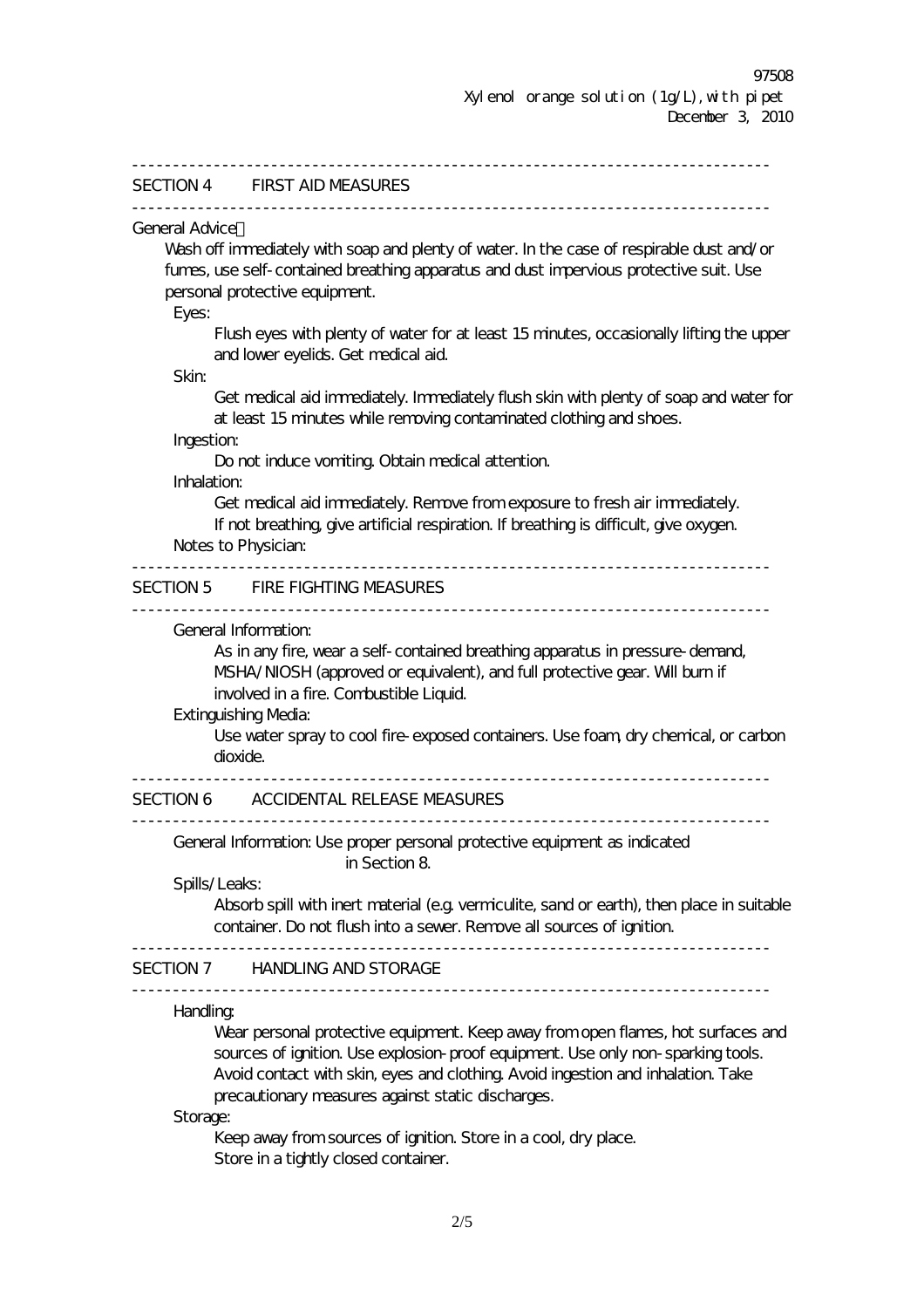------------------------------------------------------------------------------ SECTION 8 EXPOSURE CONTROLS, PERSONAL PROTECTION ------------------------------------------------------------------------------ CONTROL PARAMETER : OSHA Final Limits : None established ACGIHTLV(s): None established Engineering Controls: Use adequate ventilation to keep airborne concentrations low. Personal Protective Equipment Eyes: Wear safety glasses and chemical goggles if splashing is possible. Skin: Wear appropriate protective gloves to prevent skin exposure. Clothing: Wear appropriate protective clothing to minimize contact with skin. Respirators: Follow the OSHA respirator regulations found in 29CFR 1910.134 or European Standard EN 149. Always use a NIOSH or European Standard EN 149 approved respirator when necessary. ------------------------------------------------------------------------------ SECTION 9 PHYSICAL AND CHEMICAL PROPERTIES ------------------------------------------------------------------------------ Physical State: Redish yellow-orange, liquid Appearance: Not available. Odor: Not available. pH: **Not available.** Vapor Pressure: Not available. Viscosity: Not available. Boiling Point: Not available. Freezing/Melting Point: Not available. Flash Point: Not available.<br>Explosion Limits, lower: Not available.<br>Explosion Limits Explosion Limits, lower: Explosion Limits, upper: Not available. Decomposition Temperature: Not available. Autoignition Temperature: Not available. Solubility in water: soluble in water Specific Gravity/Density: Not available. ------------------------------------------------------------------------------ SECTION 10 STABILITY AND REACTIVITY ------------------------------------------------------------------------------ Chemical Stability: Stable at normal temperatures and pressure. Conditions to Avoid: Sunlight, heat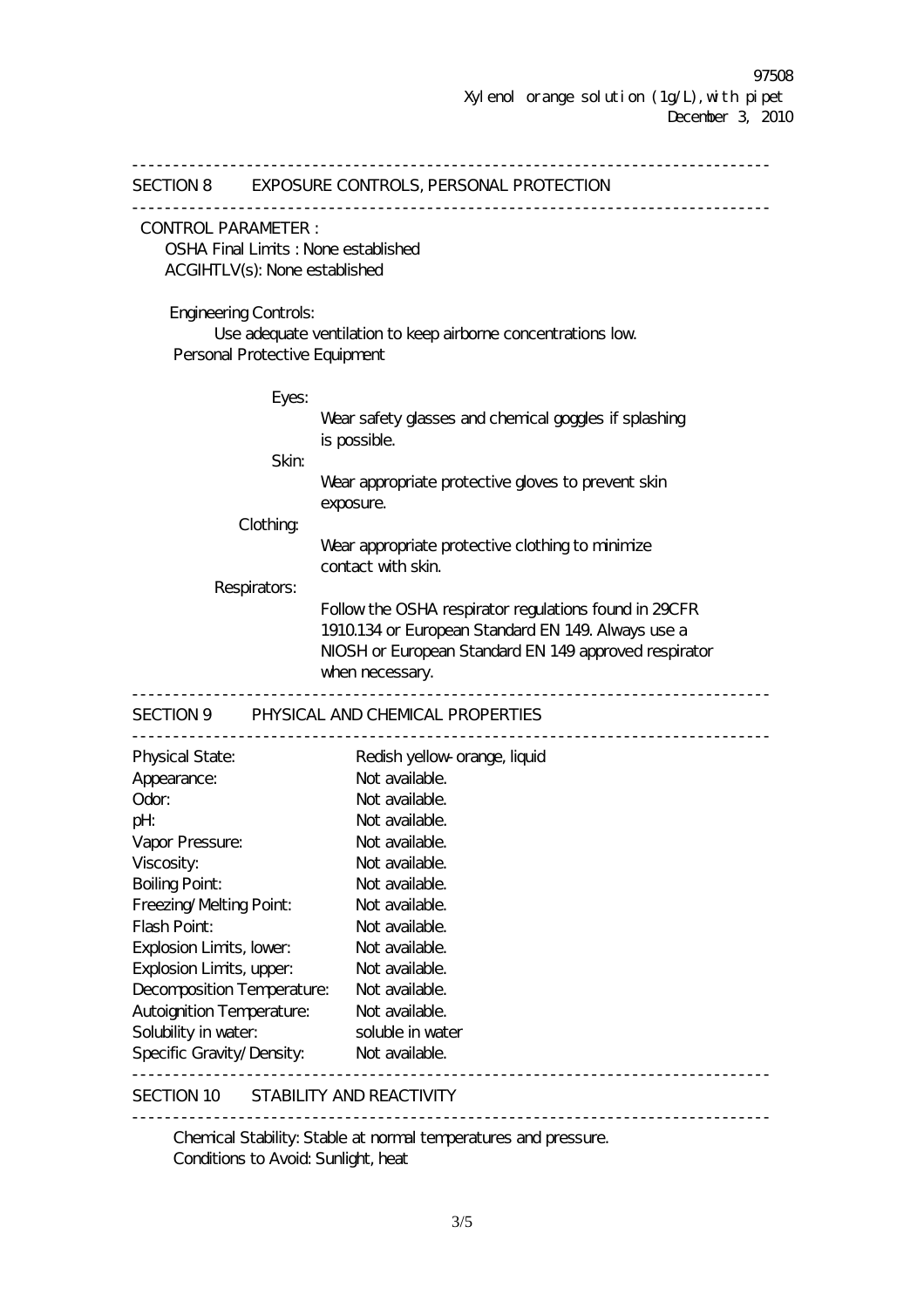97508 Xylenol orange solution  $(1g/L)$ , with pipet December 3, 2010

Incompatibilities with Other Materials: Water reactive materials Hazardous Decomposition Products: Carbon monoxide, nitrogen oxides and sulfur oxides may be formed. Hazardous Polymerization: Will not occur. ------------------------------------------------------------------------------ SECTION 11 TOXICOLOGICAL INFORMATION ------------------------------------------------------------------------------ ACUTE TOXICITY DATA : Not available IRRITATION DATA: Not available MUTATION DATA: Not available REPRODUCTIVE EFFECTS DATA :Not available TUMORIGENIC DATA: Not available ADDITIONAL INFORMATION ; NTP: Not listed IARC: Not listed OSHA: Not listed ACGIH: Not listed ------------------------------------------------------------------------------ SECTION 12 ECOLOGICAL INFORMATION ------------------------------------------------------------------------------ BIODEGRADABILITY : Not available BIOACCUMULATION POTENTIAL :Not available AQUATIC TOXICIIY : Not available OTHER INFORMATION : Not available ------------------------------------------------------------------------------ SECTION 13 DISPOSAL CONSIDERATIONS ------------------------------------------------------------------------------ Dispose of in a manner consistent with federal, state, and local regulations. ------------------------------------------------------------------------------ SECTION 14 TRANSPORT INFORMATION ------------------------------------------------------------------------------ IATA Not regulated ADR Not regulated IMDG/IMO Not regulated ------------------------------------------------------------------------------ SECTION 15 REGULATORY INFORMATION ------------------------------------------------------------------------------ US REGULATIONS ; EPA: CERCLA RQ= Not listed EPCRA TPQ= Not listed OSHA: TQ= Not listed EU REGULATIONS ; SYMBOL: R-phrases :